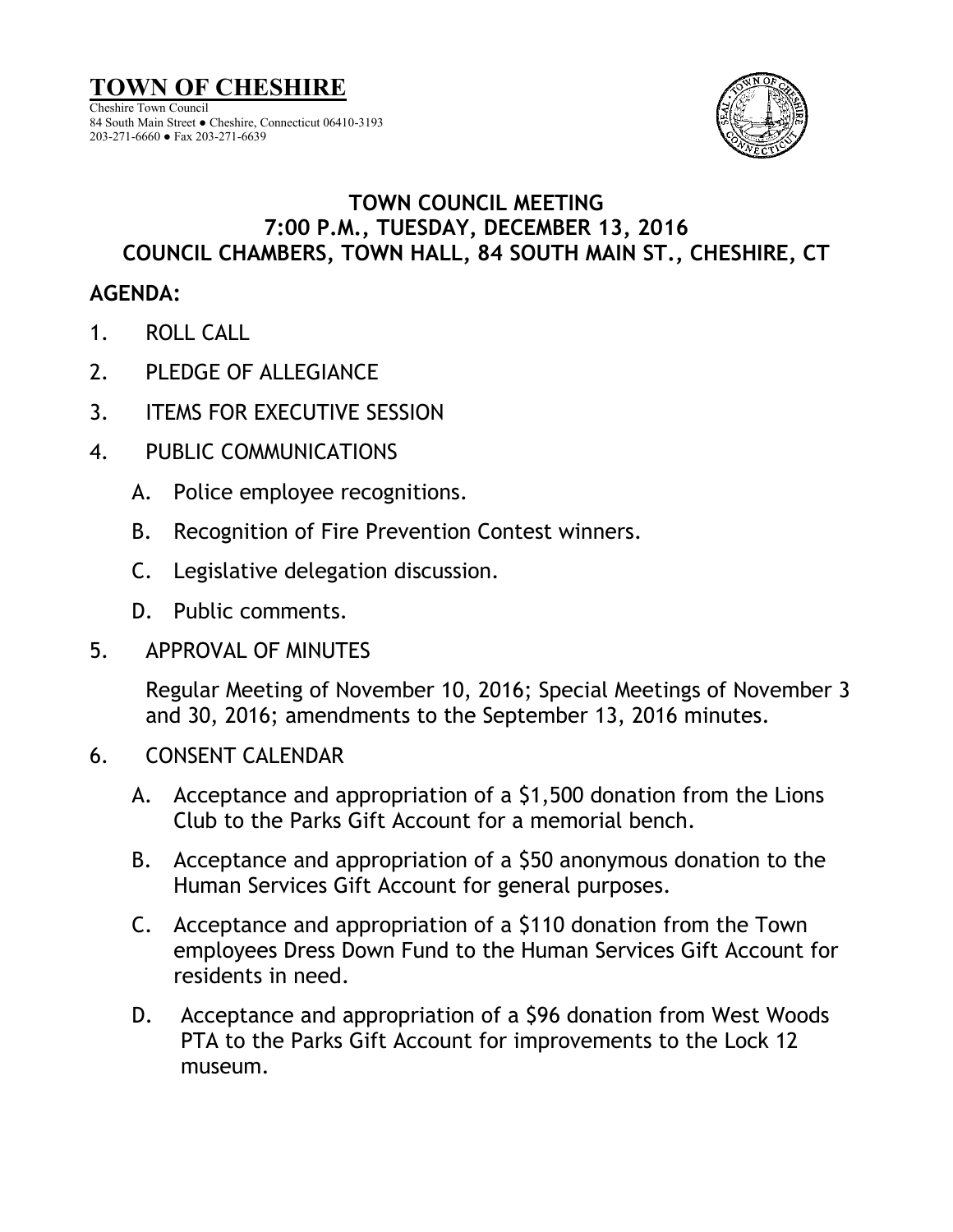- E. Acceptance and appropriation of a \$1,250.58 donation from the 2016 Annual Rotary Drive to the Human Services Gift Account for general purposes.
- F. Acceptance and appropriation of a \$200 donation from Calcagni Real Estate to the Human Services Gift Account for general purposes.
- G. Acceptance and appropriation of \$1,650 donation for a memorial bench in honor of Seth Krohn.
- H. Acceptance and appropriation of \$130 from proceeds from the Rocky Horror Picture Show to the CPFA Gift Account for scholarships.
- I. Acceptance and appropriation of \$193.50 in donations from the Library lobby donation box to the Library Gift Account for the purchase of library materials, furniture and computers.
- J. Acceptance and appropriation of an aggregate of \$3,865.50 to the Human Services Gift Account for Cheshire Senior Center Membership Association senior programs.
- K. Acceptance and appropriation of an aggregate of \$3,086.35 to the Human Services Gift Account for Senior Center programs.
- L. Authorization to apply for State of Connecticut reimbursement grant for police body-worn cameras.
- M. Authorization to apply for the annual Department of Mental Health and Addiction Services Local Prevention Council Grant for \$5,342 for youth substance abuse prevention programs.
- N. Acceptance and appropriation of \$5,000 clean energy grant for energy improvements to the Concession Stand Construction project.
- O. Acceptance and appropriation of a \$3,000 donation from the ION Bank Half Marathon to the Fire Department Gift Account for general purposes.
- 7. ITEMS REMOVED FROM CONSENT CALENDAR
- 8. OLD BUSINESS
- 9. NEW BUSINESS
	- A. Approval of Legislative package.
	- B. Approval of schedule of regular meeting dates for calendar 2017.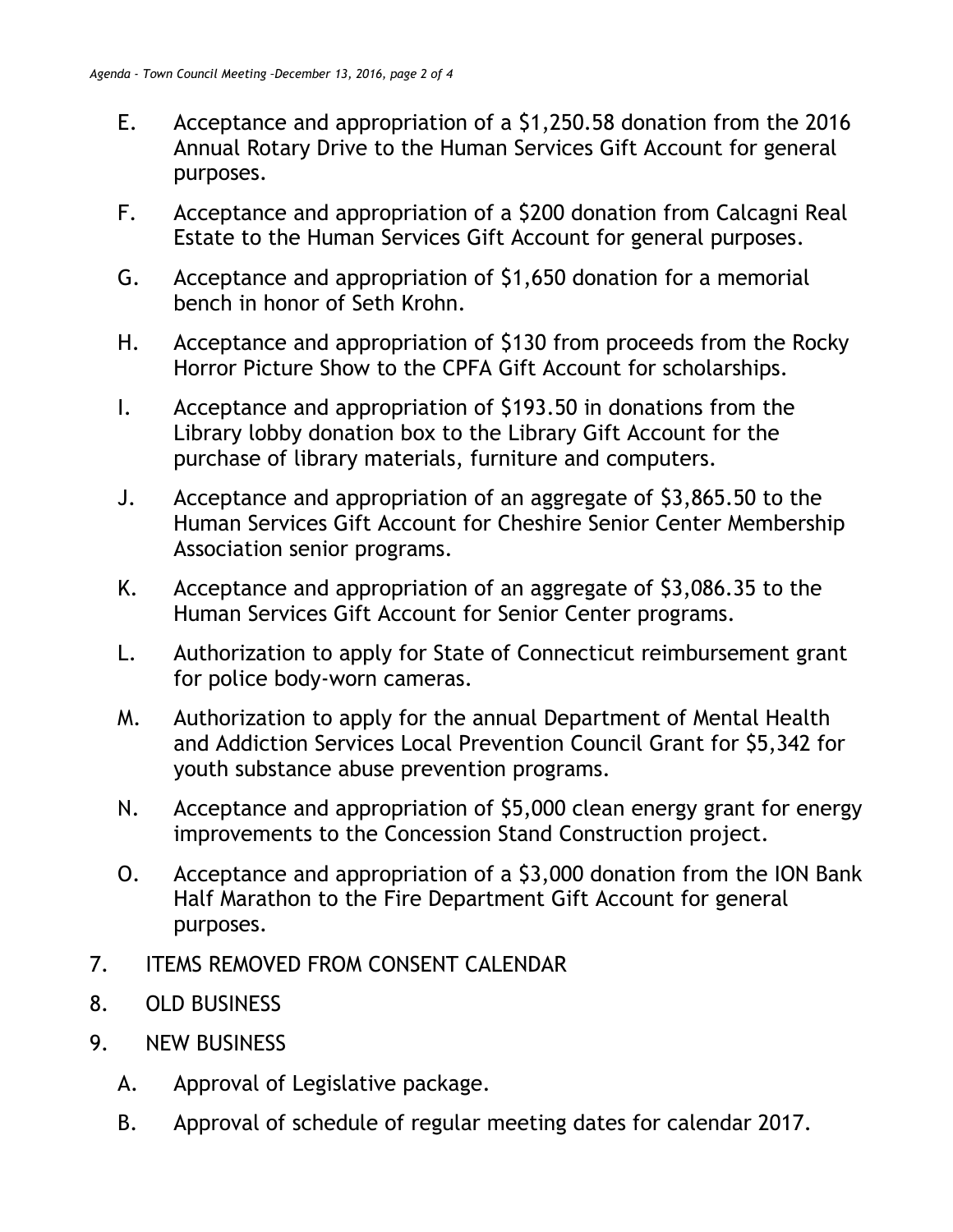- C. Discussion re: the ratified Education Association of Cheshire four-year contract.
- D. Acceptance, appropriation, and authorization to execute grant and Memorandum of Understanding documents for the \$750,000 Department of Economic and Community Development financial assistance for remediation and abatement of the former Ball & Socket property.
- E. Approval of recognition of Senior Center Membership Association Board of Directors as a fundraising organization.
- F. Approval of Town Sponsorship Policy.
- G. Set public hearing for proposed Tobacco-Free Parks ordinance.
- H. Assignment of capital budget projects to the Public Building Commission.
- I. Approval of final design and authorization to go to bid for the Cheshire High School Generator Project.
- J. Authorization to use \$5,000 of the balance in the Senior Center Lower Level Renovation capital project to connect the basement HVAC system to the new building management system.
- K. Approval of the proposed Personnel Rules and Regulations.
- L. Approval of the proposed Non-Union and Non-Union Library Pay Plans.
- M. Approval of the Dispatchers collective bargaining agreement.
- N. Approval of Town Manager contract.
- O. Approval of reclassifications and job descriptions for Town Manager's office.
- P. Appointment of Regional Water Authority Policy Board representative.
- 10. TOWN MANAGER REPORT AND COMMUNICATIONS
	- A. Monthly Status Report.
	- B. Department Status Reports: Police, Fire, Fire Marshal.
- 11. REPORTS OF COMMITTEES OF THE COUNCIL
	- A. Chairman's Report
	- B. Miscellaneous.